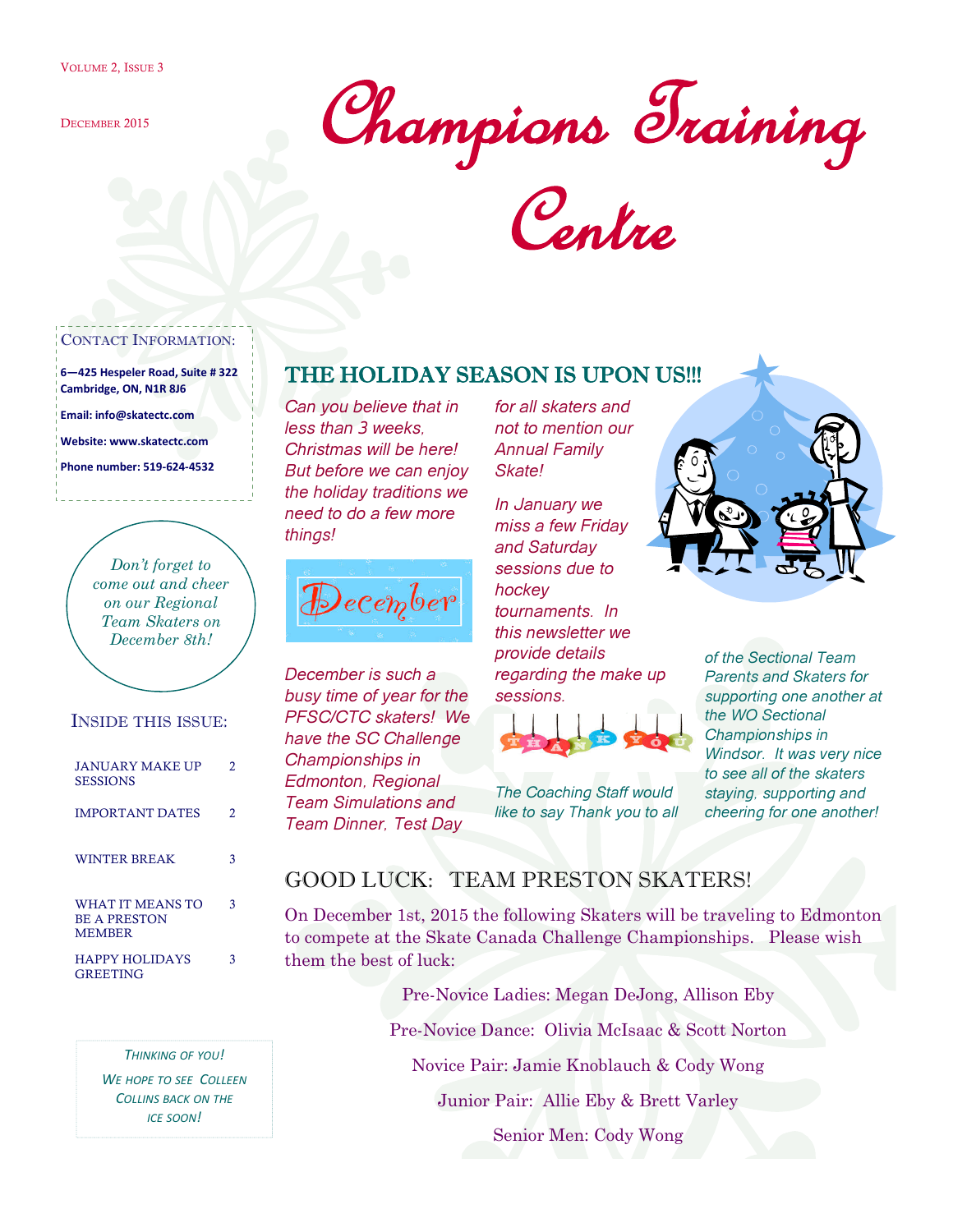## MAKE UP SESSIONS FOR REGIONAL & SECTIONAL SKATERS:

## **SKATERS WHO USUALLY SKATE FRIDAYS & SATURDAYS IN JANUARY, HAVE 2 FRIDAYS AND 2 SATURDAYS**

**TO MAKE UP.**

**December 29th, 2015, December 30th, 2015 Cambridge Sports Park 1001 Franklin Blvd, Cambridge, ON**

| $1:30$ pm— $1:40$ pm | On Ice Technique           | <b>All Skaters</b>                 |
|----------------------|----------------------------|------------------------------------|
| $1:40$ pm— $1:50$ pm | <b>Stroking Class</b>      | All Skaters                        |
| $1:50$ pm— $2:05$ pm | <b>Skill/Dance Session</b> | All Skaters                        |
| $2:05$ pm— $2:50$ pm | <b>General Sessions</b>    | Sat 4:15pm GS                      |
| $2:30$ pm— $3:50$ pm | <b>General Session</b>     | Fri 3:30pm, 4:00pm & Sat 4:40pm GS |
|                      |                            |                                    |

#### **January 2nd, 2016 Cambridge Sports Park 1001 Franklin Blvd, Cambridge, ON**

| $1:10$ pm— $3:30$ pm              | Synchro                    | (see synchro schedule email)       |
|-----------------------------------|----------------------------|------------------------------------|
| $3:40$ pm $-3:50$ pm              | On Ice Technique           | <b>All Skaters</b>                 |
| $3:50$ pm $-4:00$ pm              | <b>Stroking Class</b>      | <b>All Skaters</b>                 |
| $4:00$ pm $-4:15$ pm              | <b>Skill/Dance Session</b> | <b>All Skaters</b>                 |
| $4:15 \text{pm} - 5:00 \text{pm}$ | <b>General Sessions</b>    | Sat 4:15pm GS                      |
| $4:40$ pm—6:00pm                  | <b>General Session</b>     | Fri 3:30pm, 4:00pm & Sat 4:40pm GS |

# Please review and let the CTC office as well as your Base Coach know when you are planning on attending the make up sessions!

# IMPORTANT DATES



*Don't Forget to Mark These Dates in your Calendar!*

| There is many activities taking place this month Please make sure you include the following<br>activities onto your calendar: |                                             |          |                                                                                       |  |  |
|-------------------------------------------------------------------------------------------------------------------------------|---------------------------------------------|----------|---------------------------------------------------------------------------------------|--|--|
| December 4th:                                                                                                                 | No Ticket Ice at Hespeler Arena             |          | December 19th: Family Skate, 1pm-3pm Preston Aud                                      |  |  |
| December 8th:                                                                                                                 | <b>Regional Team Simulations</b>            |          | December 21st: Tentative Test Day, Preston Aud                                        |  |  |
| December 8th:                                                                                                                 | <b>Regional Team Dinner</b>                 |          | December 27th: Grand River Skaters Development<br>Seminar                             |  |  |
|                                                                                                                               | December 12th: Poinsettia Delivery 1 to 3pm |          | December 29, 30: Make Up sessions at Cambridge Sports<br>Park (see above for details) |  |  |
|                                                                                                                               | December 12th: MacMallins Delivery 1 to 3pm | Jan 2nd: | Make Up sessions at Preston Aud (see<br>above for details)                            |  |  |

### WINTER BREAK & JANUARY CANCELATIONS:

*Listed below is an overview of the SKATERS SCHEDULE: Last day of Regular sessions: Tuesday December 22nd, 2015 No Skating: From December 23 to & including January 3rd, 2016* **Skating Resumes for all levels:** *(Please Note: National team will be skating during Dec 23 – Jan 4, 2016 – see schedule)*

### **January Cancelations:**

*No skating Friday January 8th, 2016 @ Hespeler Arena from 3pm - 5pm\* No skating Saturday January 9th, 2016 @ Preston Aud from 1pm to midnight\* No skating Friday January 15th, 2016 @ Hespeler Arena morning or afternoon sessions No skating Saturday January 16th, 2016 @ Preston Aud from 1pm to midnight No skating Friday January 22nd, 2016 @ Hespeler Arena morning or afternoon sessions No skating Saturday January 23rd, 2016 @ Preston Aud from 1pm to midnight*